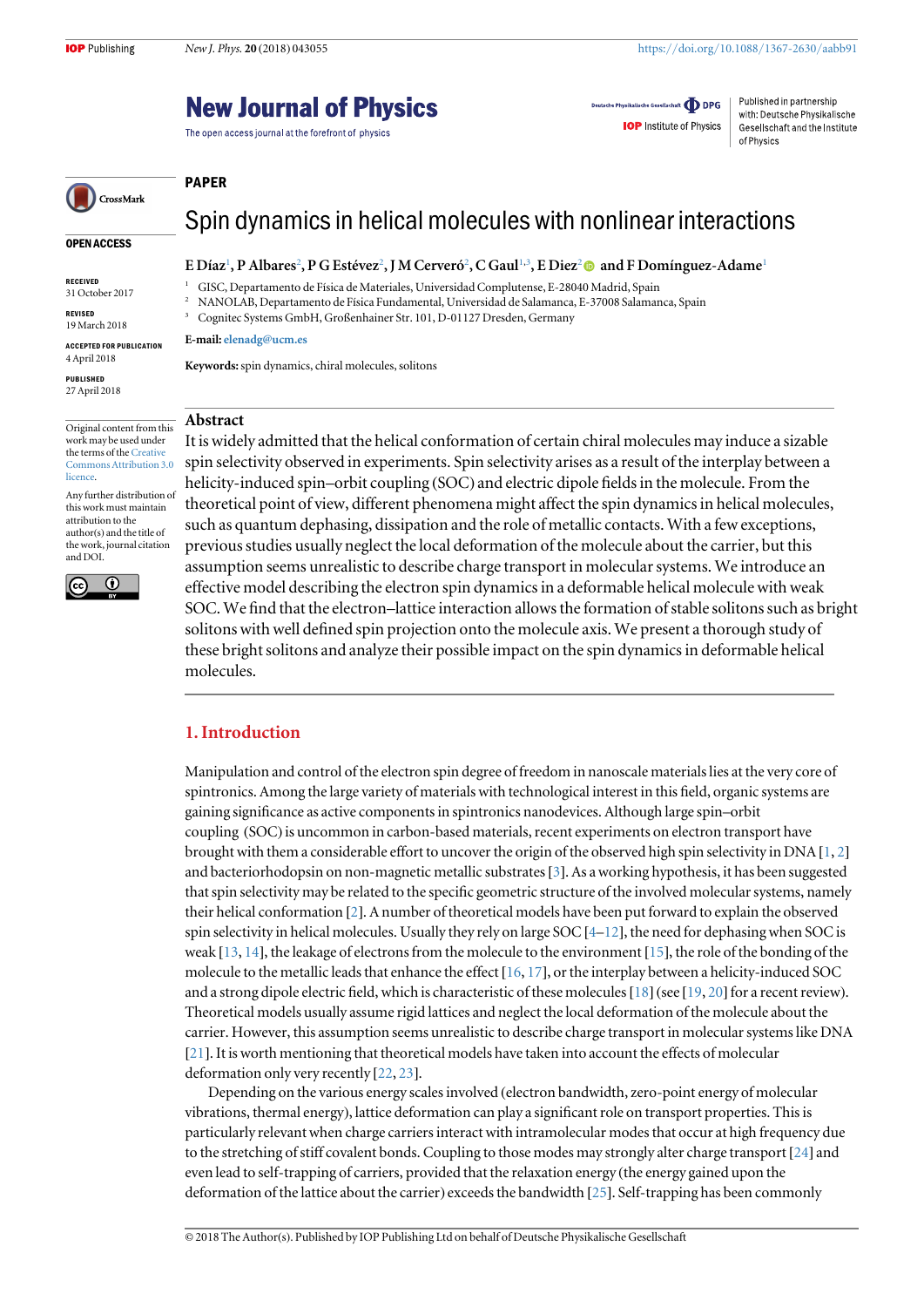<span id="page-1-0"></span>

formulated within the framework of the small polaron theory based on a local Holstein-type coupling [[26](#page-7-0)] between the carrier and the intramolecular mode. This model was later extended by Peyrard and Bishop to study the ac response of a DNA molecule, where the charge in the  $\pi$ -stack interacts with the base-pair opening dynamics of the double strand [[27](#page-7-0)–[30](#page-7-0)]. In a recent paper, Behnia et al. have studied the impact of the base-pair opening on the spin selectivity in DNA by using a generalization of the Peyrard–Bishop–Holstein [[22](#page-7-0)].

Davydov's soliton theory of charge and energy transfer in  $\alpha$ -helix and acetanilide provides another paradigmatic example on how the interaction of carriers and vibrational degrees of freedom can induce selftrapping phenomena [[31](#page-7-0)]. Starting from a Frölich-like Hamiltonian [[32](#page-7-0)] and assuming the adiabatic approximation, Davydov put forward a soliton theory of long-range energy transfer of excitations interacting with intramolecular vibrational modes in a quasi-one-dimensional lattice. In the adiabatic approximation, the continuous limit of the Davydov's equations reduce to the nonlinear Schrödinger(NLS) equation for the elementary excitations.

Inspired by the success of the Davydov's approach, in this work we introduce an effective self-focusing nonlinear model describing the dynamics of a single charge carrier in the electrostatic potential created by a helical arrangement of dipoles. The proposal generalizes the linear model formerly introduced by Gutiérrez et al. considering spin-selective transport of electrons through a helically shaped electrostatic potential [[6](#page-7-0)]. This model has been recently revisited and extended to study the coherent spin dynamics in helical molecules[[11](#page-7-0)]. The strong interaction with the lattice vibrations will be addressed by adding a nonlinear term to the Schrödinger equation within the adiabatic approximation [[33](#page-7-0)]. The resulting equation turns out to be integrable, thus allowing us to obtain a family of bright solitons describing the coherent spin dynamics in deformable helical molecules.

# 2. Electron spin dynamics in a rigid helical molecule

Following [[11](#page-7-0)], we start out by revisiting and amending the model introduced in [[6](#page-7-0)]. Two main factors determine the high spin selectivity found: an unconventional Rashba-like SOC, reflecting the helical symmetry of molecules, and a weakly dispersive electronic band.  $\alpha$ -helix in the secondary structure of proteins and other macromolecules present a net dipole moment along the helix axis due to the helical arrangement of peptide dipoles [[34](#page-7-0)]. In an  $\alpha$ -helix, the peptide dipoles are aligned in such a way that about 97% of the peptide dipole moments point in the direction of the helix axis [[35](#page-7-0)] (see figure 1(a)). Therefore, α-helices can be regarded as macrodipoles, having a total dipole moment of the order of 3.5N Debye (N is the number of residues), pointing from the negative C-terminus to the positive N-terminus of the helix (see [[36](#page-7-0)] and references therein). The magnitude of the electric dipole of the molecule is not a fixed value but depends on the molecular conformation and on its local environment. For instance, hydrogen bonds can yield a significant enhancement of the dipole moments, as pointed by Hol<sup>[[35](#page-7-0)]</sup>.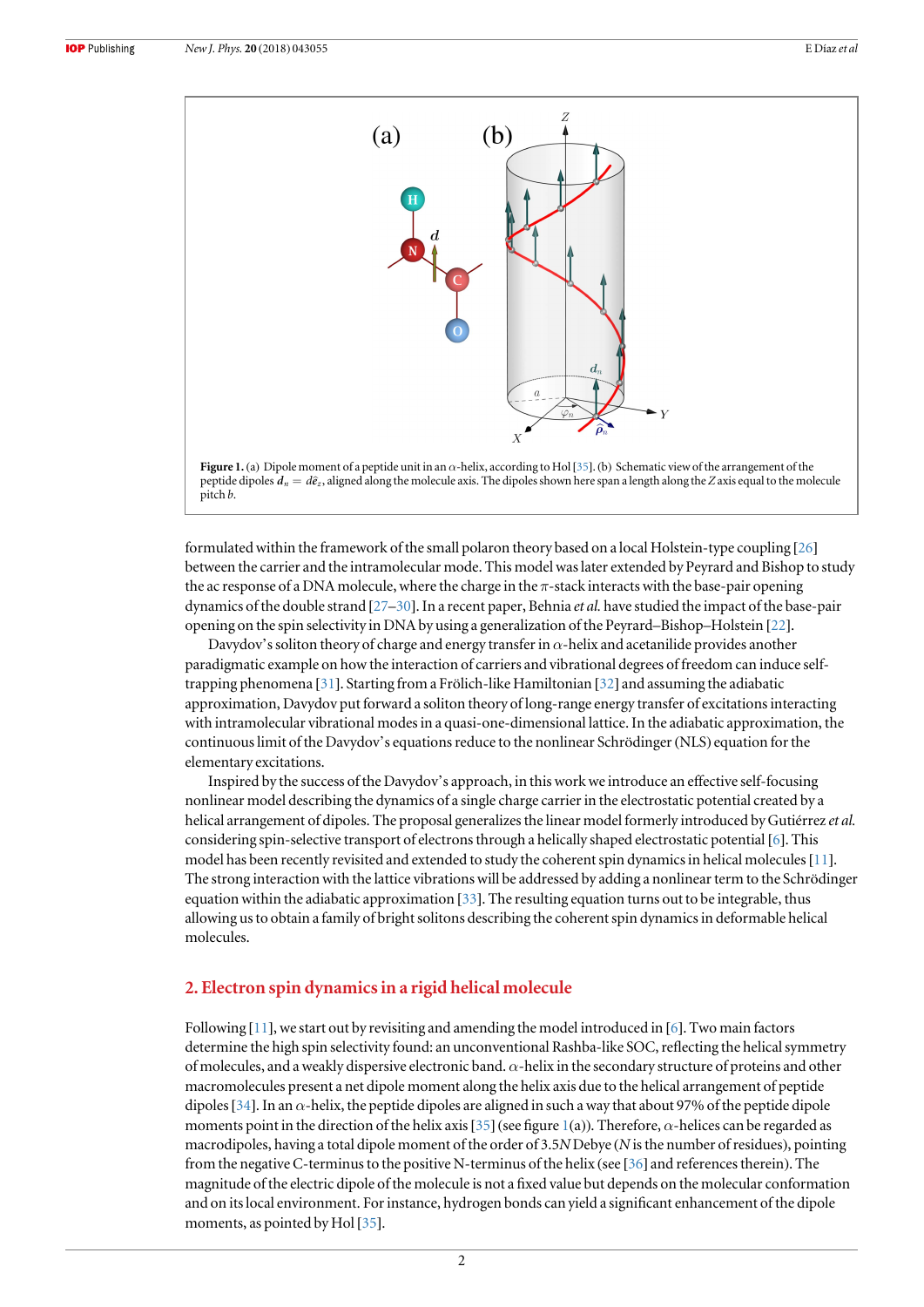<span id="page-2-0"></span>We thus consider the electron motion through a very long helical arrangement of peptide dipoles directed along the Z axis, as shown schematically in figure [1](#page-1-0)(b). The dipoles are located at  $r_n = n\Delta z \hat{e}_z + a \hat{\rho}_n$ , a being the radius of the molecule, and their dipole moments are  $d_n = d \hat{e}_z$ . Here, we have used cylindrical coordinates with  $\hat{\rho}_n = (\cos \varphi_n, \sin \varphi_n, 0)$ , and  $\varphi_n = 2\pi n/N_d + \pi$ , being  $N_d$  the number of dipoles per turn. The orientation of the individual dipoles does not affect much the results, provided they are arranged helically and parallel to each other<sup>[[11](#page-7-0)]</sup>.

The electric field generated by the dipoles aligned along the molecule axis reads

$$
E(r) = \frac{1}{4\pi\epsilon_0} \sum_{n=-\infty}^{\infty} \left[ 3 \frac{(r - r_n) \cdot d_n}{|r - r_n|^5} (r - r_n) - \frac{d_n}{|r - r_n|^3} \right].
$$
 (1)

We will constrain the electron motion along the Z axis the position vector the is  $r = z \hat{e}_z$ . Thus, we get the following components of the electric field (1) in the XY plane

$$
E_x(z) = -\frac{3ad}{4\pi\epsilon_0} \sum_{n=-\infty}^{\infty} \frac{(z - n\Delta z)\cos\varphi_n}{[a^2 + (z - n\Delta z)^2]^{5/2}},
$$
  
\n
$$
E_y(z) = -\frac{3ad}{4\pi\epsilon_0} \sum_{n=-\infty}^{\infty} \frac{(z - n\Delta z)\sin\varphi_n}{[a^2 + (z - n\Delta z)^2]^{5/2}}.
$$
\n(2)

The transverse components of the electric field are needed to evaluate  $\mathcal{E}(z) = -i E_x(z) - E_y(z)$  (see [[12](#page-7-0)] for further details). From equation  $(2)$  we obtain

$$
\mathcal{E}(z) = -i \frac{3ad}{4\pi\epsilon_0} \sum_{n=-\infty}^{\infty} \frac{(z - n \Delta z) e^{-i2\pi n/N_d}}{[a^2 + (z - n \Delta z)^2]^{5/2}}.
$$
 (3)

For further estimations, notice that typical values are  $N_d \sim 10$  dipoles per turn in DNA or  $N_d \sim 5$  in  $\alpha$ -helix. In the limit *N<sub>d</sub>*  $\gg 1$ , equation (3) can be approximated by the formal substitution  $\sum_n \to (b/\Delta z)$   $\int du$ ,  $u = (z, z)$  $-n\Delta z$ )/*b* being the dummy variable

$$
\sum_{n=-\infty}^{\infty} \frac{(z - n \Delta z) e^{-i2\pi(z - n\Delta z)/b}}{[a^2 + (z - n \Delta z)^2]^{5/2}} \simeq \frac{1}{b^3 \Delta z} \int_{-\infty}^{\infty} du \, \frac{u e^{i2\pi u}}{(u^2 + a^2/b^2)^{5/2}}.
$$
(4)

After performing the integration we obtain the magnitude  $\mathcal{E}(z)$  needed to calculate the SOC

$$
\mathcal{E}(z) = \frac{2\pi d}{\epsilon_0 \Delta z b^2} K_1(2\pi a/b) e^{-i2\pi z/b} \equiv \mathcal{E}_0 e^{-i2\pi z/b}, \tag{5}
$$

where  $K_1$  is the modified Bessel function of the second kind.

The SOC Hamiltonian stems from the classical formula  $\sigma \cdot (\hat{p} \times E)$ , symmetrized such that the Hamiltonian is Hermitian. Here  $\sigma$  is a vector whose components are the Pauli matrices  $\sigma_x$ ,  $\sigma_y$ , and  $\sigma_z$ . For  $\widehat{p} = \widehat{p}_z \widehat{e}_z$  the SOC Hamiltonian simplifies to

$$
\widehat{H}_{\text{SO}} = \frac{\lambda}{2} \left[ \widehat{p}_z \begin{pmatrix} 0 & \mathcal{E}(z) \\ \mathcal{E}^*(z) & 0 \end{pmatrix} + \begin{pmatrix} 0 & \mathcal{E}(z) \\ \mathcal{E}^*(z) & 0 \end{pmatrix} \widehat{p}_z \right],\tag{6}
$$

where  $\lambda = e\hbar/(2mc)^2$ . The electron Hamiltonian  $\widehat{\cal H} = \widehat{p}_z^{\;2}\big/2m + \widehat{H}_{\rm SO}$  can be cast in the form  $\widehat{\cal H} = E_b\widehat{H}$ where the dimensionless Hamiltonian  $\widehat{H}$  reads

$$
\widehat{H} = -\partial_{\xi}^2 - 2\pi\gamma \widehat{M}.
$$
\n(7a)

Here we have defined  $E_b = \hbar^2/2mb^2$ ,  $\xi = z/b$ ,  $\partial_{\xi} = \partial/\partial{\xi}$  and the dimensionless spin–orbit parameter  $\gamma = \hbar \lambda \mathcal{E}_0 / (2 \pi b E_b).$  The matrix operator  $\widehat{M}$  is given by

$$
\widehat{M} = \begin{pmatrix} 0 & e^{-i2\pi\xi} \\ e^{i2\pi\xi} & 0 \end{pmatrix} \begin{pmatrix} i\partial_{\xi} - \pi & 0 \\ 0 & i\partial_{\xi} + \pi \end{pmatrix}.
$$
 (7b)

The dimensionless Hamiltonian (7) is readily diagonalized since it commutes with the helical operator  $\widehat{q} = \widehat{p_z} + \pi \sigma_z.$  The corresponding normalized eigenfunctions and eigenenergies are

$$
\chi_{qs}(\xi) = \begin{pmatrix} \beta_{\uparrow}(s) e^{i(q-\pi)\xi} \\ \beta_{\downarrow}(s) e^{i(q+\pi)\xi} \end{pmatrix}, \qquad \varepsilon_{qs} = q^2 + \pi^2 - sq\alpha,
$$
\n(8)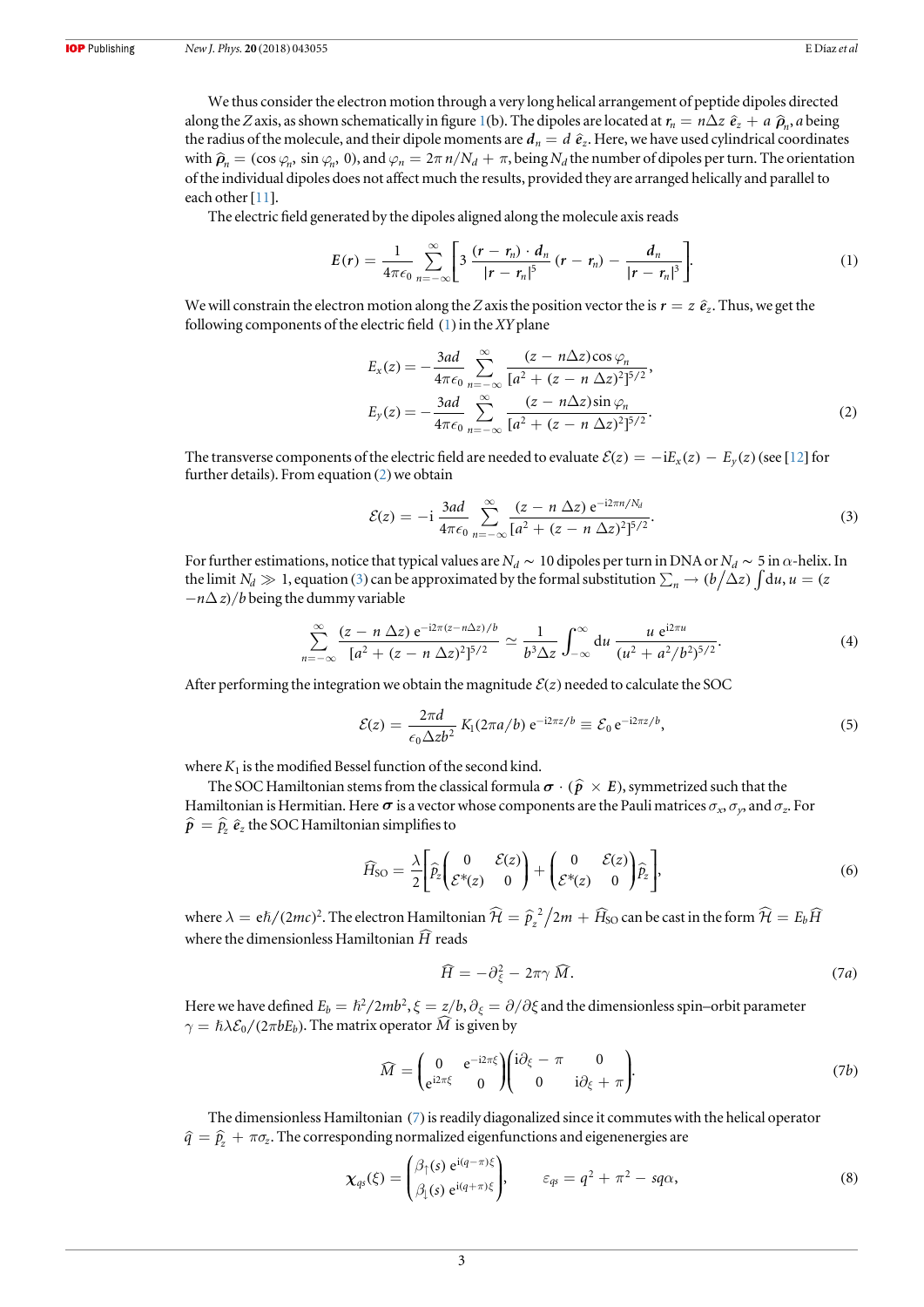<span id="page-3-0"></span>where  $\alpha = 2\pi \sqrt{1 + \gamma^2}$ ,  $s = \pm 1$  and

$$
\beta_{\uparrow}(s) = \frac{1}{2} [(1 + s)\cos\phi + (1 - s)\sin\phi],
$$
  
\n
$$
\beta_{\downarrow}(s) = \frac{1}{2} [(1 - s)\cos\phi - (1 + s)\sin\phi],
$$
\n(9)

satisfying  $\beta_1^2(s) + \beta_1^2(s) = 1$ , and

$$
\tan \phi = \frac{\gamma}{1 + \sqrt{1 + \gamma^2}}.\tag{10}
$$

Notice that the helical conformation of the electric dipoles gives rise to an the additional effective momentum  $q_{s} = s\pi\sqrt{1 + \gamma^{2}}$  even in the absence of SOC. Previous studies report on this fact as having an impact on the linear optical response as well [[37](#page-7-0)].

Once the eigenvectors of the Hamiltonian ([7](#page-2-0)*a*) have been obtained, we focus on the dynamics of an electron wave packet of the form

$$
\chi(\xi, t) = \sum_{s} \int_{-\infty}^{\infty} \frac{dq}{2\pi} C_{qs} \chi_{qs}(\xi) e^{-i\varepsilon_{qs}t}, \qquad (11a)
$$

where time is expressed in units of  $\hbar/E_h$  and

$$
C_{qs} = \int_{-\infty}^{\infty} d\xi \,\chi_{qs}^{\dagger}(\xi) \cdot \chi(\xi, 0). \tag{11b}
$$

Our magnitude of interest will be the time-dependent spin projection onto the molecule axis, also referred as helicity, which is calculated as follows

$$
SP(t) = \int_{-\infty}^{\infty} d\xi \, \chi^{\dagger}(\xi, t) \sigma_z \chi(\xi, t) = \int_{-\infty}^{\infty} \frac{dq}{2\pi} \left[ (|C_{q,+1}|^2 - |C_{q,-1}|^2) \cos(2\phi) + 2 \sin(2\phi) \text{Re}(C_{q,+1}^* C_{q,-1} e^{i(\varepsilon_{q,+1} - \varepsilon_{q,-1})t}) \right].
$$
\n(12)

Consider an initial wave packet with an arbitrary state of helicity  $\chi(\xi, 0) = f(\xi) [\cos(\theta) u_{\uparrow} + e^{i\varphi} \sin(\theta) u_{\downarrow}],$ where  $f(\xi)$  is an arbitrary bell-shaped function of dimensionless width W. Here  $u_\sigma$  with  $\sigma = \uparrow$ ,  $\downarrow$  denotes an eigenvector of  $\sigma_z$  and the spin projection is defined by the angle  $\theta$ . For the sake of concreteness we set  $\varphi = 0$  and we refer to as fully polarized or fully unpolarized state when the spin is parallel to ( $\theta = 0, \pi/2$ ) or out of ( $\theta = \pi/4$ ,  $3\pi/4$ ) the molecular axis. After a straightforward calculation one can obtain a closed expression for SP(t) that has a transient contribution which vanishes at large times  $t \gg W/(4\pi\sqrt{1+\gamma^2})$ . A transient time of  $t \sim 40$  fs is roughly estimated for a highly localized initial state with  $W \sim 1$  passing through a DNA molecule with a SOC parameter of the order of  $\gamma \sim 0.1$ . Thus, after a quick transient state, the spin projection reaches the asymptotic value given as  $SP_\infty = SP(t \to \infty)$ , where

$$
SP_{\infty} = \frac{1}{1+\gamma^2} \left[ \cos(2\theta) - \gamma \sin(2\theta) \int_{-\infty}^{\infty} d\xi |f(\xi)|^2 \cos(2\pi\xi) \right].
$$
 (13)

Notice that if we consider an initial fully polarized state with  $\theta = 0$  ( $\theta = \pi/2$ ) namely with spin parallel (antiparallel) to the molecule axis, the larger the SOC parameter, the smaller the asymptotic spin projection, as expected.

In experiments, however, an initially unpolarized current becomes spin polarized after being transmitted through the helical molecule. Therefore, our case of interest is an initial fully unpolarized wave packet with spin projection out of the molecule axis, i.e. along the X axis such as  $\chi(\xi, 0) = f(\xi)(-\mu_1 + \mu_1)/\sqrt{2}$ . Let us have a deeper look at this particular case, for which the coefficients  $(11b)$  read

$$
C_{q,+1} = \frac{1}{\sqrt{2}} \left[ \cos \phi \int_{-\infty}^{\infty} d\xi f(\xi) e^{-i(q-\pi)\xi} - \sin \phi \int_{-\infty}^{\infty} d\xi f(\xi) e^{-i(q+\pi)\xi} \right],
$$
  
\n
$$
C_{q,-1} = \frac{1}{\sqrt{2}} \left[ \sin \phi \int_{-\infty}^{\infty} d\xi f(\xi) e^{-i(q-\pi)\xi} + \cos \phi \int_{-\infty}^{\infty} d\xi f(\xi) e^{-i(q+\pi)\xi} \right],
$$
\n(14)

which leads to the following expression for  $SP(t)$ 

$$
SP(t) = -\frac{\sin(4\phi)}{2} \left\{ \int_{-\infty}^{\infty} d\xi |f(\xi)|^2 \cos(2\pi\xi) - \text{Re}\left[e^{-i\pi\alpha t} \int_{-\infty}^{\infty} d\xi f(\xi) f^*(\xi + \alpha t) e^{-i2\pi\xi} \right] \right\} + \sin(2\phi)^2 \sin(\pi\alpha t) \text{Im}\left[ \int_{-\infty}^{\infty} d\xi f(\xi) f^*(\xi + \alpha t) \right].
$$
 (15)

Notice that the last two integral involves the overlap of  $f(\xi)$  and  $f^*(\xi + \alpha t)$  and consequently vanish when  $t \gg W/\alpha$ . Therefore, at times larger than  $W/\alpha$  the spin projection reaches a steady value, corresponding to the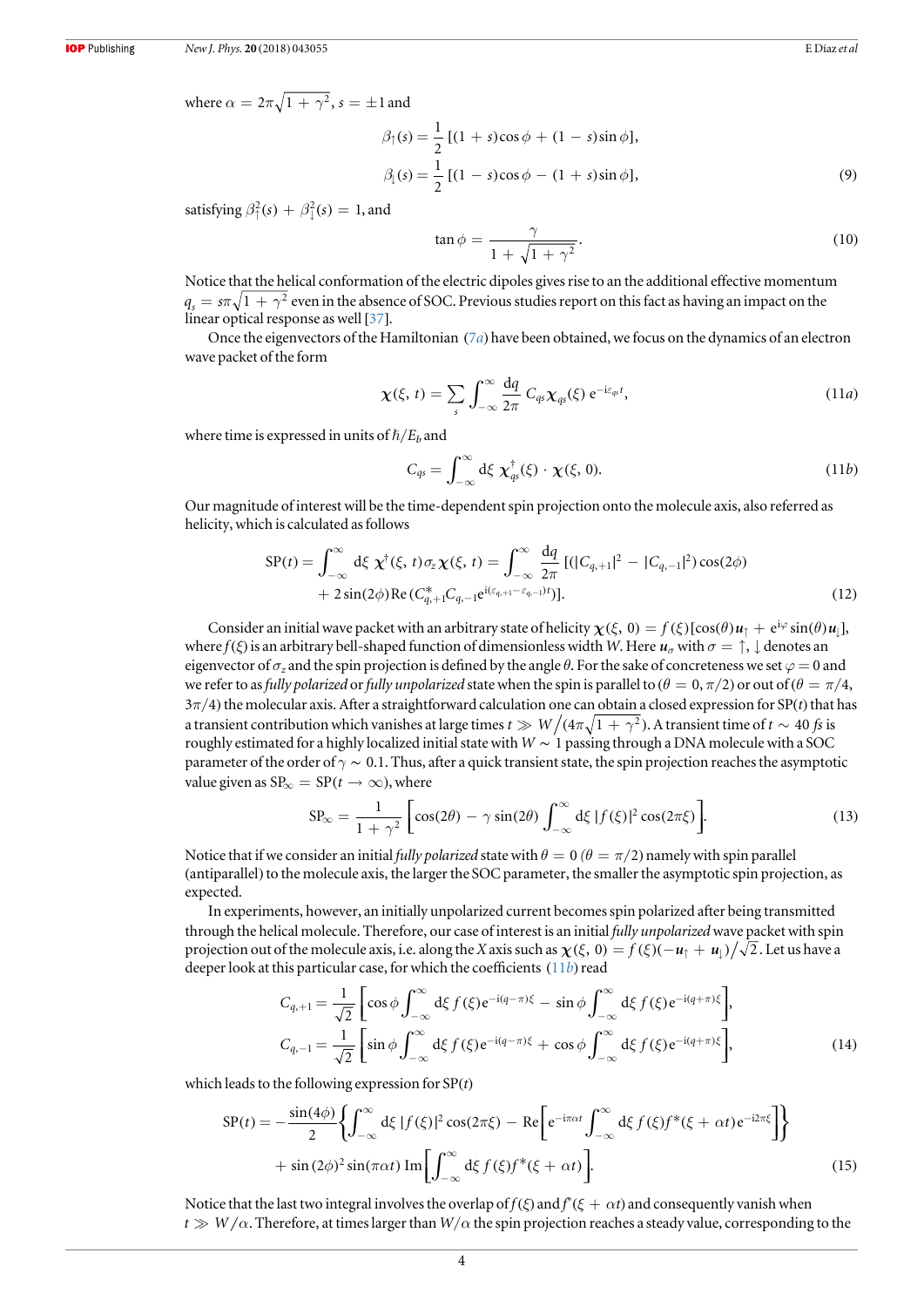<span id="page-4-0"></span>time-independent term in equation ([15](#page-3-0)). In this case, the asymptotic spin projection has a non-monotonous dependence on the magnitude of the SOC parameter and the time-independent integral approaches unity for a narrow wave packet. The asymptotic spin projection along the molecule axis becomes

$$
|\text{SP}_{\infty}| = \frac{\sin(4\phi)}{2} = \frac{\gamma}{1 + \gamma^2},\tag{16}
$$

in agreement with Eq. ([13](#page-3-0)). Therefore, the SOC rotates the electron spin and, after a quick transient, the spin projection along the molecule axis becomes nonzero.

#### 3. Electron spin dynamics in a deformable helical molecule

In order to describe a deformable helical molecule where electron dynamics is affected by the lattice vibrations, we will assume that dipoles vibrate along the molecule axis independently of each other. The potential energy of an electron at position  $r = r\hat{e}_z$  in the electric field created by the *n*th dipole is

$$
V_n(z) = -\frac{ed}{4\pi\epsilon_0} \frac{z - z_n}{[a^2 + (z - z_n)^2]^{3/2}},
$$
\n(17)

where  $z_n = n\Delta z + u_n$ . After a Taylor expansion in the small displacement  $u_n$  from equilibrium and keeping up to the first order term, we get  $V_n(z) \approx V_n^0(z) + \delta V_n(z)$ . The potential energy  $V_n^0(z)$  corresponds to the electron interaction with the dipole at equilibrium, as discussed in the previous section. The first order correction is given as

$$
\delta V_n(z) = \frac{ed}{4\pi\epsilon_0 a^3} f\left(\frac{z - n\Delta z}{a}\right) u_n,\tag{18}
$$

with  $f(x) = (1 - 2x^2)/(1 + x^2)^{5/2}$ . This function is sharply peaked at  $x = 0$  and it can be replaced by a Dirac δ-function with the proper coupling constant (details will be given elsewhere). Therefore, the first order correction to the potential energy of the electron in the electric field created by the dipoles is

$$
\delta V(z) = \sum_{n = -\infty}^{\infty} \delta V_n(z) = V_1 \sum_{n = -\infty}^{\infty} u_n \delta(z - n\Delta z), \tag{19}
$$

 $V_1$  being a positive constant. Following a lengthy but straightforward procedure introduced by Bang et al. [[38](#page-7-0)], in the adiabatic limit it is found that  $u_n = -C \chi^{\dagger} (n \Delta z, t) \cdot \chi (n \Delta z, t)$  with C a positive constant that depends on the mass of the dipole units and their frequency. We now proceed to the continuum limit and replace the summation in equation  $(19)$  by an integration

$$
\delta V(z) = -V_1 C \int_{-\infty}^{\infty} \chi^{\dagger}(\theta, t) \cdot \chi(\theta, t) \delta(z - \theta), \qquad (20)
$$

and finally we get  $\delta V(z)=-V_1C\chi^\dagger(z,\,t)\cdot\chi(z,\,t).$  This energy is to be added to the Hamiltonian  $\widehat{H}$  discussed in the previous section.

In this scenario, the dimensionless NLS describing the dynamics of the spinor state  $\chi(\xi, t)$  including the first order correction of the interaction due to the vibrating dipoles reads

$$
i\partial_t \chi(\xi, t) = \widehat{H}\chi(\xi, t) - 4g[\chi^{\dagger}(\xi, t) \cdot \chi(\xi, t)]\chi(\xi, t), \tag{21}
$$

where  $\widehat{H}$  is given in equation ([7](#page-2-0)*a*) and  $g>0$  is a dimensionless constant.

The integrability of this equation has been recently analyzed by using the Painlevé test [[39](#page-7-0)] which requires that the components of  $\chi$  admit the Laurent expansion

$$
\chi(\xi, t) = \sum_{j=0}^{\infty} \begin{pmatrix} a_j(\xi, t) \, \phi(\xi, t)^{j-1} \\ b_j(\xi, t) \, \phi(\xi, t)^{j-1} \end{pmatrix},\tag{22}
$$

around the movable singularity manifold  $\phi(x, t) = 0$ . By means of this test, it can also be proved that equation (21) is the only integrable case of a model very recently put forward by Kartashov and Konotov to study the dynamics of Bose–Einstein condensates with helical SOC[[40](#page-7-0)]. Furthermore, it reduces to the Manakov nonlinear system when the SOC vanishes[[41](#page-7-0), [42](#page-7-0)]. The well known singular manifold method [[43](#page-7-0)] arises from the truncation of the Painleve series (22) and yields the following three component Lax pair for equation (21)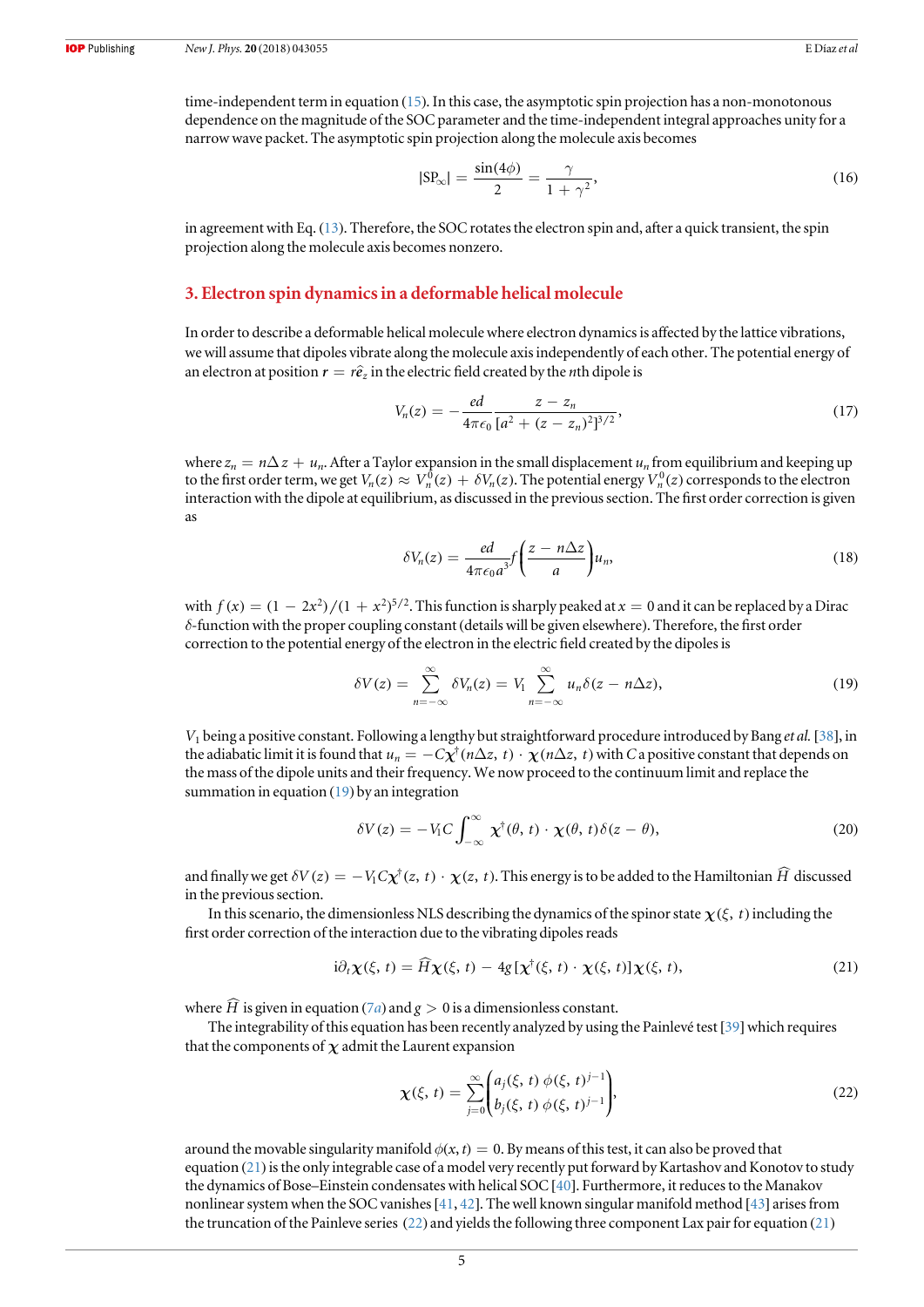$$
\partial_{\xi} \Psi = i \begin{pmatrix}\n-\mu & \Phi_{1}^{*} & \Phi_{2}^{*} \\
-\Phi_{1} & \mu + \pi & -\pi\gamma \\
-\Phi_{2} & -\pi\gamma & \mu - \pi\n\end{pmatrix} \Psi
$$
\n
$$
\partial_{t} \Psi = i \begin{pmatrix}\n\Phi_{1} \Phi_{1}^{*} + \Phi_{2} \Phi_{2}^{*} + 2\mu^{2} & -i \partial_{\xi} \Phi_{1}^{*} - 2\mu \Phi_{1}^{*} & -i \partial_{\xi} \Phi_{2}^{*} - 2\mu \Phi_{2}^{*} \\
-i \partial_{\xi} \Phi_{1} + 2\mu \Phi_{1} & -\Phi_{1} \Phi_{1}^{*} - 2\mu^{2} & -\Phi_{1} \Phi_{2}^{*} \\
-i \partial_{\xi} \Phi_{2} + 2\mu \Phi_{2} & -\Phi_{2} \Phi_{1}^{*} & -\Phi_{2} \Phi_{2}^{*} - 2\mu^{2}\n\end{pmatrix} \Psi
$$
\n
$$
+ i \pi \begin{pmatrix}\n-\pi (1 + \gamma^{2}) & -\gamma \Phi_{2}^{*} + \Phi_{1}^{*} & -\gamma \Phi_{1}^{*} - \Phi_{2}^{*} \\
\gamma \Phi_{2} - \Phi_{1} & 0 & 0 \\
\gamma \Phi_{1} + \Phi_{2} & 0 & 0\n\end{pmatrix} \Psi,
$$
\n(23)

where  $\mu$  is the spectral parameter,  $\Psi$  is a three component eigenvector and, to avoid exponentials, we have defined the transformation

$$
\chi(\xi, t) = \frac{1}{\sqrt{2g}} \begin{pmatrix} e^{-i\pi(\xi + \pi t)} \Phi_1(\xi, t) \\ e^{i\pi(\xi - \pi t)} \Phi_2(\xi, t) \end{pmatrix} . \tag{24}
$$

The singular manifold method has been applied in [[39](#page-7-0)] to this Lax pair in order to derive Darboux transformations and an iterative procedure that yields solitonic solutions for equation ([21](#page-4-0)).

For self-focusing nonlinear interaction ( $g > 0$ ), it can be demonstrated that the following bright solitons (similar to the case of Davydov's soliton) are a solution to equation  $(21)$  $(21)$  $(21)$ 

$$
\chi_s(\xi, t) = \sqrt{\frac{g}{2}} \operatorname{sech}\left[g(\xi + ct)\right] e^{-i\varphi_s(\xi, t)} \begin{pmatrix} \beta_\uparrow(s) e^{-i\pi\xi} \\ \beta_\downarrow(s) e^{i\pi\xi} \end{pmatrix}, \qquad s = \pm 1,
$$
\n(25)

where  $\beta_1(s)$  and  $\beta_1(s)$  are given by ([9](#page-3-0)). Here c is a free parameter representing the velocity of the soliton. The phase is defined as  $\varphi_s(\xi, t) = [c/2 - s\pi \cos^{-1}(2\phi)]\xi + (c^2/4 - g^2 - \pi^2\gamma^2)t$ . The existence of two different bright solitons due to the arbitrary choice of the constant  $s = \pm 1$  is known as the Kramer doublet and it is directly related to the preservation of the time-reversal symmetry in the model. Notice that these solitons have a well defined helicity that depends on the SOC due to equation ([10](#page-3-0)). Most importantly, this helicity is preserved along its propagation and it is found to be

$$
|SP_{sol}| = |\beta_{\uparrow}^{2}(s) - \beta_{\downarrow}^{2}(s)| = \frac{1}{\sqrt{1 + \gamma^{2}}}.
$$
 (26)

### 4. Connection with experiments

Having presented the salient features of solitons in deformable helical molecules, we now turn to discuss their relevance in experiments. In recent experiments on electron transport in organic helical molecules, it has been clearly demonstrated that an initially unpolarized current turns out to get highly polarized when passing through the molecule  $[1-3, 44-49]$  $[1-3, 44-49]$  $[1-3, 44-49]$  $[1-3, 44-49]$  $[1-3, 44-49]$  $[1-3, 44-49]$  $[1-3, 44-49]$  $[1-3, 44-49]$  $[1-3, 44-49]$ . Since the intrinsic SOC effects are rather weak in these molecules, theoretical models proposed to describe the experiments rely on SOC related to the peculiarities of the helical geometry. It is worth mentioning that all these models strongly depend on a phenomenological SOC which was roughly estimated to  $be \alpha = 4-12$  meV nm [[6](#page-7-0)]. It seems that this coupling, even in the best scenario, is not large enough to support the high degree of spin polarization observed in the experiments. All these approaches, however, neglected lattice deformations that strongly affect the electron dynamics in organic molecules.

In order to show the relevance of the nonlinear interaction between the lattice and the spin degree of freedom, figure [2](#page-6-0) compares the spin projection achieved with the linear,  $SP_\infty$ , and the nonlinear model,  $SP_{sol}$ , as given by equations  $(16)$  $(16)$  $(16)$  and  $(26)$  respectively. To understand the experimental situation when a spin unpolarized current is injected into the molecule, we will consider an initial localized wave packet with a spin projection such that  $\theta = 3\pi/4$  (fully unpolarized in the sense discussed above). The wave packet evolves in time and, after a short transient time, it reaches a steady spin proyection given by equation ([16](#page-4-0)), to be compared with that obtained for the stable soliton ([2](#page-6-0)6). Figure 2 clearly shows an outstanding result, namely, the nonlinearity strongly enhances the resulting spin projection of a coherent electron passing through a deformable helical molecule. Thus, lattice vibrations lead to a larger effective SOC in the molecule. We define the enhancement  $factor$  as  $\eta = (|SP_{\text{sol}}| - |SP_{\text{col}}|)/(|SP_{\text{sol}}| + |SP_{\text{col}}|)$ , as depicted in the inset of figure [2](#page-6-0). This parameter assesses the effects of the lattice on the spin rotation capability of the deformable helical molecule. According to the curve shown in the inset of figure [2,](#page-6-0) the self-focusing nonlinear interaction has a major effect when the SOC is weak. And this is precisely the case of interest in experiments, as discussed below.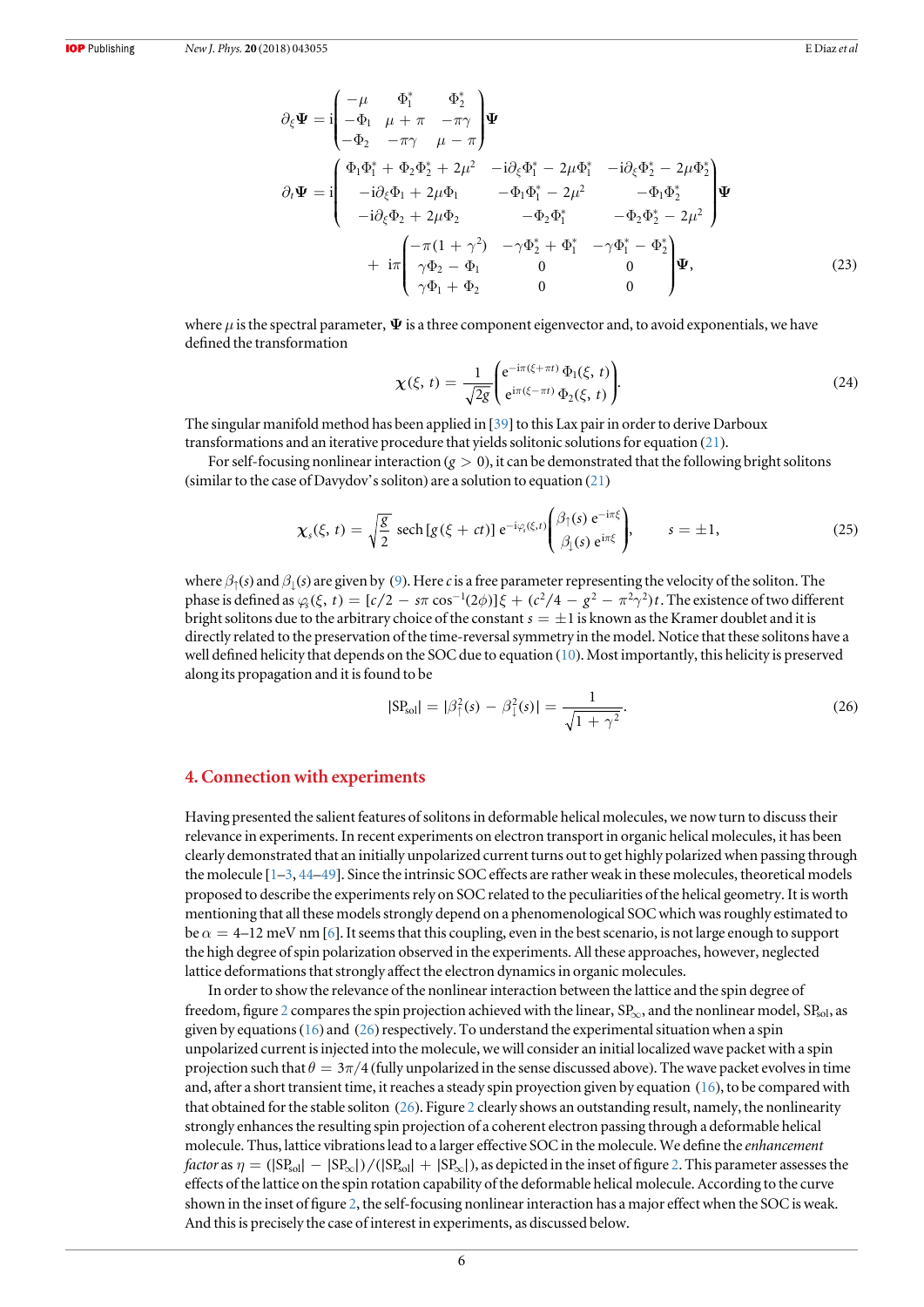<span id="page-6-0"></span>



The gray area of figure 2 highlights the region where the dimensionless SOC of our model takes values consistent with previous estimations  $\gamma = \alpha/(2\pi b E_b) \leq 0.2$  in DNA. Our approach explains the physical scenario in experiments as follows. The initial unpolarized electron is injected in a deformable helical molecule whose vibrations interact continuously with the electronic dynamics inside the system. Such nonlinear interaction transforms the initial arbitrary state till it reaches the most stable configuration, namely, a solitonic solution. Once the soliton state is conformed, it can propagate with no dispersion along the molecule with a well defined high degree of helicity. The formation of solitons after a short transient time could be an important effect for the resulting highly polarized currents found in experiments.

# 5. Conclusions

In conclusion, we have presented a nonlinear model to study the spin dynamics of electrons in a deformable helical molecule. Such dynamics is subjected to: (i) the electric field created by the helical arrangement of molecular dipoles and (ii) the interaction between the electron and the lattice vibrations. On the one hand, the dipole electric field induces a Rashba-like SOC for electrons moving along the helical axis. On the other hand, the electron–lattice interaction allows the formation of stable solitons.

Once the model was presented, we were able to prove that the system supports the formation of stable bright solitons. Remarkably, the helicity of such solitons is preserved during the propagation across the helical molecule. We also calculated the spin projection onto the molecule axis as a figure of merit to assess the spin dynamics. For completeness, we also compared this result with those obtained for the linear model corresponding to the rigid molecule. In particular, we focused on the most relevant situation for experiments, namely the partial spin projection achieved by an initial unpolarized electron when passing through the helical molecule. In such scenario, the spin rotation capability of a deformable helical molecule is largely increased compared to the rigid one, even in the case of weak SOC.

#### Acknowledgments

The authors thank R Gutiérrez and V Mujica for helpful discussions. This research has been supported by MINECO (Grants MAT2013-46308 and MAT2016-75955) and Junta de Castilla y León (Grant SA045U16) and Junta de Castilla y León (Grant SA045U16) and P. Albares Ph.D. Fellowship.

# ORCID iDs

E Die[z](https://orcid.org/0000-0001-7964-4148) ® [https:](https://orcid.org/0000-0001-7964-4148)//orcid.org/[0000-0001-7964-4148](https://orcid.org/0000-0001-7964-4148)

# References

- [1] Göhler B, Hamelbeck V, Markus T Z, Kettner M, Hanne G F, Vager Z, Naaman R and Zacharias H 2011 Science [331](https://doi.org/10.1126/science.1199339) 894
- [2] Xie Z, Markus T Z, Cohen S R, Vager Z, Gutiérrez R and Naaman R 2011 Nano Lett. 11 [4652](https://doi.org/10.1021/nl2021637)
- [3] Mishra D, Markus T Z, Naaman R, Kettner M, Gohler B, Zacharias H, Friedman N, Sheves M and Fontanesi C 2013 Proc. Natl Acad. Sci. USA 110 [14872](https://doi.org/10.1073/pnas.1311493110)